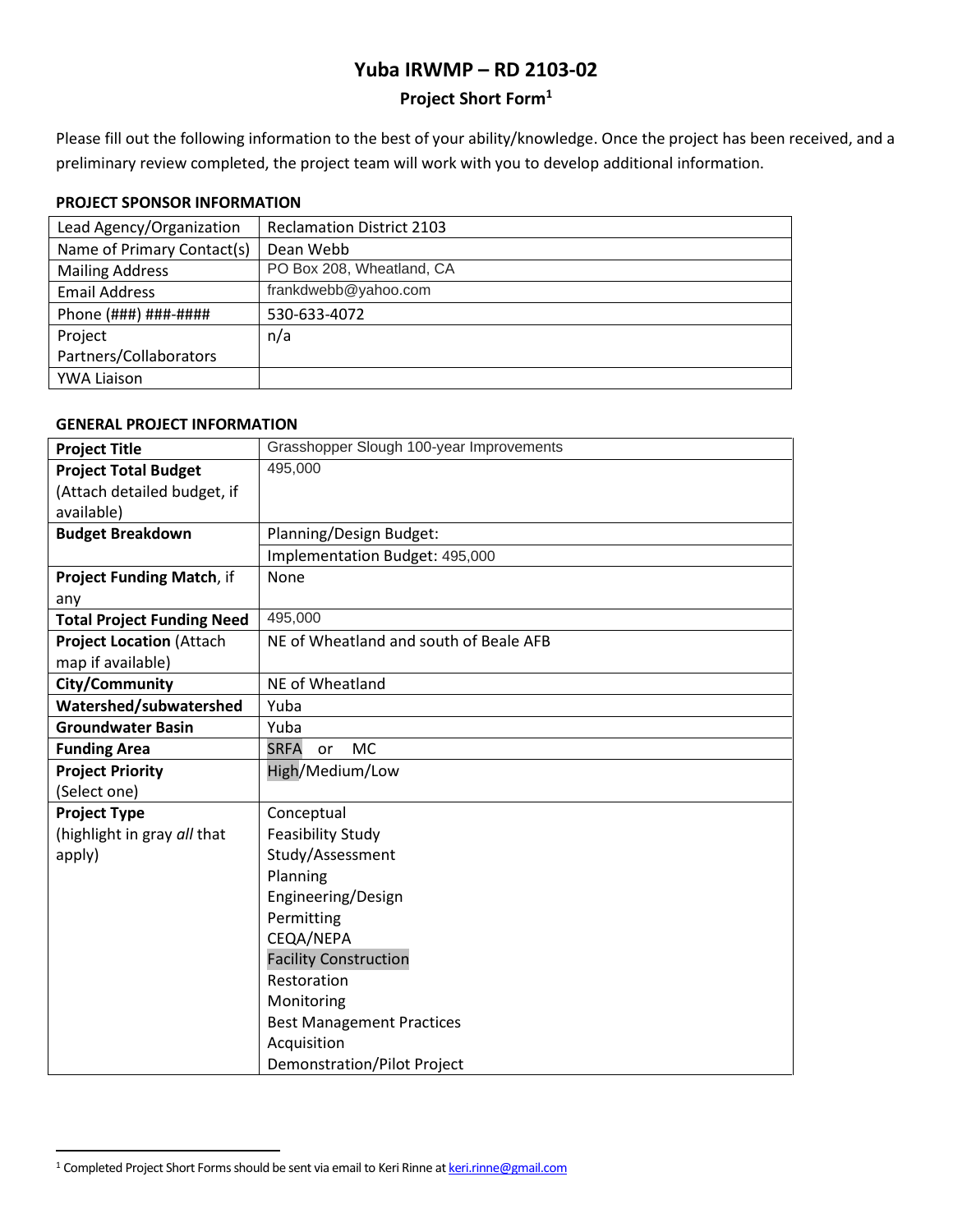## **Please select the** *status* **of the CEQA/NEPA/Permitting for this project:**

| <b>CEQA</b>       | Exempt - Not Started - Initial Study - EIR - Determination - Unknown if Required                      |
|-------------------|-------------------------------------------------------------------------------------------------------|
| (Select one)      |                                                                                                       |
| <b>NEPA</b>       | Exempt - Not Started - Environmental Assessment - EIS - Record of Decision - Unknown if Required      |
| (Select one)      |                                                                                                       |
| <b>Permitting</b> | Not Required - Not started - Identified - Consultations Complete - Application Submitted - Complete - |
| (Select one)      | Unknown if Required                                                                                   |
|                   |                                                                                                       |

#### **PROJECT DESCRIPTION**

Write a narrative briefly describing the project components and/or characteristics (maximum of 300 words).

RD 2103 has completed an analysis to identify the geotechnical and levee safety repairs required to support the proposed 100yr FEMA Certification of the Grasshopper Slough Levee. This included hydrologic and hydraulic analysis, erosion potential, review of geometry, evaluation of pipe crossings, and a geotechnical evaluation.

Based on the of levee features, the following is required to prepare the levee for 100-year FEMA certification:

- Installation of CIPP liners at Station 17+75 for two (2) 24-inch diameter CMP pipes in order to mitigate existing pipe defects and extend the useful life of the facility. An approximate 190-foot CIPP liner will be installed within both pipes. No excavation or earth fill is required with this feature.
- Removal of a pipe penetration at Station 24+50. An existing 12-inch diameter welded steel pipe (WSP) is no longer in use and is not needed to provide any drainage function. Approximately 150 feet of pipe will be removed using a slope excavation extending to approximately 1 foot below the pipe invert. The pipe will be removed, and the excavation will be backfilled using a combination of excavated soil and import Type 1 Select Embankment Fill. A typical detail for pipe removal is included on Figure 5.
- Removal of a pipe penetration at Station 32+50. An existing 24-inch diameter CMP is no longer in use and is not needed to provide any drainage function. Approximately 120 feet of pipe will be removed using a slope excavation extending to approximately 1 foot below the pipe invert. The pipe will be removed, and the excavation will be backfilled using a combination of excavated soil and import Type 1 Select Embankment Fill.
- Removal of a pipe penetration at Station 1+50. An existing 24-inch diameter CMP is no longer in use and is not needed to provide any drainage function. Approximately 120 feet of pipe will be removed using a slope excavation extending to approximately 1 foot below the pipe invert. The pipe will be removed, and the excavation will be backfilled using a combination of excavated soil and import Type 1 Select Embankment Fill.
- Placement of approximately 1,466 tons of waterside rock rip rap between approximate Stations 2+00 and 14+00 to correct geometry deficiencies. Twelve-inch diameter rock will be placed at a 1.5H:1V slope in the channel extending from the invert of the channel to the top of the waterside bench. Figure 6 shows a typical detail for erosion repair.
- Backfilling of the un-lined ditch located at the landside levee toe between approximate Stations 17+60 and 29+00 to mitigate high underseepage gradients. Backfilling will be performed by filling the ditch and low areas adjacent to the levee to approximately Elevation 96 (NAVD88).

## **PROJECT RATIONALE/ISSUES STATEMENT**

Briefly describe the need for the project and the desired outcomes/deliverables (maximum of 200 words).